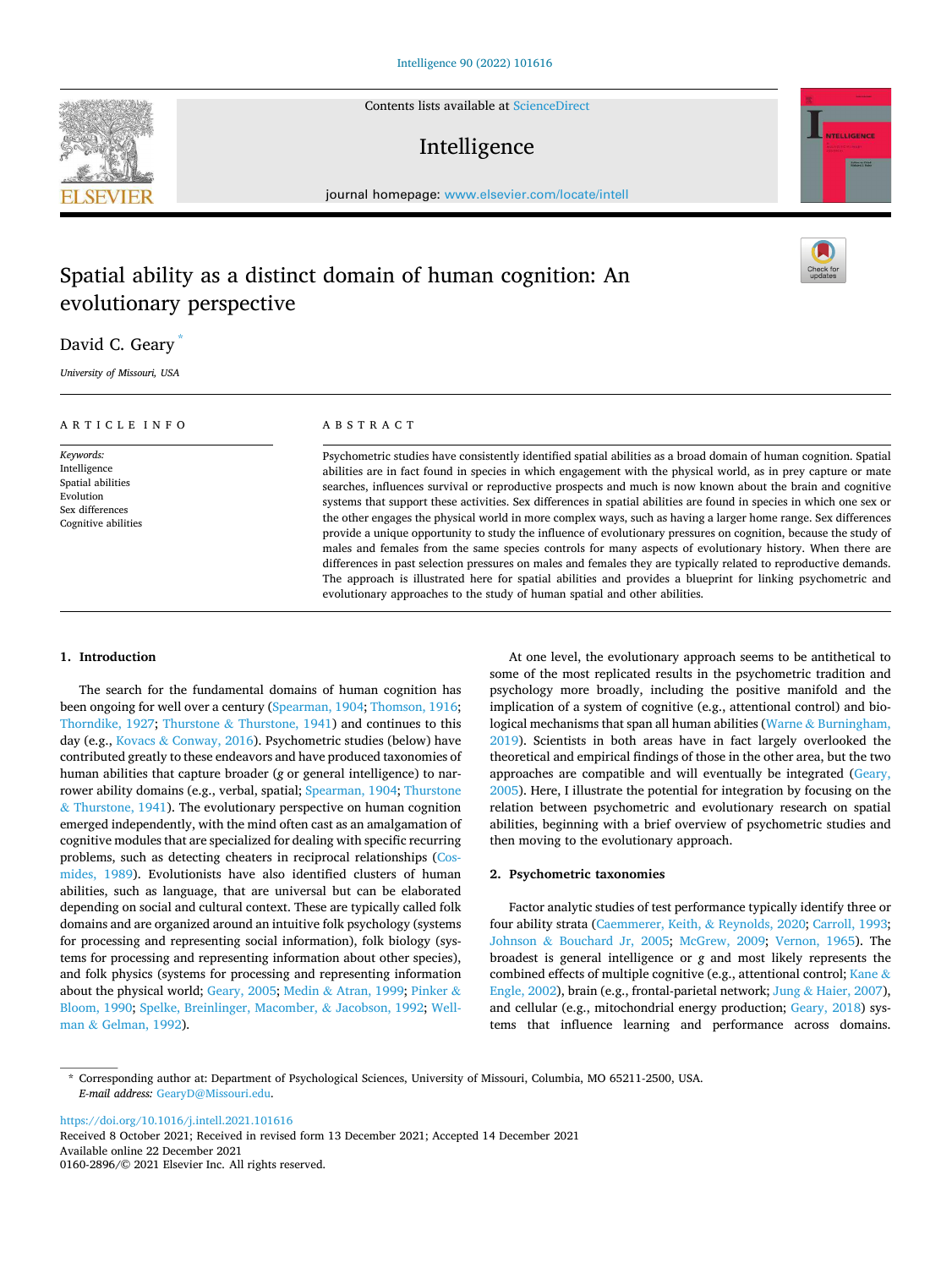Following [Thomson \(1916\)](#page-5-0) and others, [Kovacs and Conway \(2016\),](#page-4-0) in contrast, argued there are no fundamental processes that are common to all abilities, and that the positive manifold emerges from overlapping sets of processes across tasks. One task might engage processes A, B, and C, a second might engage B, D, and E, and a third C, E, and F. The result would be positive correlations among tasks, even though there is no single process that is common to all of them.

Whatever is underlying *g*, most psychometric studies and attendant theories have identified a second level of ability domain that captures something common across domain-specific competencies. For instance, the integration of the influential models of Cattel, Horn, and Carroll (CHC; [Carroll, 1993;](#page-3-0) [Cattell, 1963](#page-4-0); [Horn, 1968\)](#page-4-0) results in a *g* factor as well as multiple broad domains of abilities, including fluid reasoning, short-term memory, and quantitative knowledge, among others ([McGrew, 2009\)](#page-4-0). If several spatial measures are included in the test battery, spatial ability emerges as one of these broad domains [\(Caem](#page-3-0)[merer et al., 2020](#page-3-0); [Carroll, 1993](#page-3-0); Johnson & [Bouchard Jr, 2005](#page-4-0); [McGrew, 2009](#page-4-0); [Vernon, 1965](#page-5-0)), although some studies suggest these can decomposed into more distinct spatial abilities (e.g., spatial relations and visualization; Johnson & [Bouchard Jr, 2007](#page-4-0); [Pellegrino, Alderton,](#page-5-0) & [Shute, 1984\)](#page-5-0). Research in cognitive and developmental psychology also reveals a clear spatial domain that can be decomposed into several subdomains, such as visuospatial working memory and mental rotation ([Hegarty, Montello, Richardson, Ishikawa,](#page-4-0) & Lovelace, 2006; [Linn](#page-4-0) & [Petersen, 1985](#page-4-0); [Voyer, Voyer,](#page-5-0) & Bryden, 1995).

A recent proposal is that spatial abilities can be understood in terms of the intrinsic-extrinsic and dynamic-static demands of the test [\(Uttal](#page-5-0)  [et al., 2013\)](#page-5-0), creating four domains of spatial ability. Intrinsic and static tasks are focused on objects and relations among parts of the object (e.g., embedded figures, or mazes tests), whereas intrinsic and dynamic tasks require the mental manipulation of objects (e.g., mental rotation tasks). Extrinsic tasks focus on relations among objects, with static tasks involving judgments based on these relations (e.g., water level task) and dynamic involving changes in perspective among objects (e.g., navigating).

#### *2.1. Spatial abilities and mathematics*

Evidence for a distinct spatial domain comes from the relation between spatial abilities and students' mathematics achievement and adults' long-term accomplishments in science, technology, engineering, and mathematics (STEM) fields, controlling for intelligence (fluid abilities) or broad measures of general abilities, ([Geary, Hoard, Nugent,](#page-4-0) & [Scofield, 2021](#page-4-0); [Geary, Scofield, Hoard,](#page-4-0) & Nugent, 2021; [Kell, Lubinski,](#page-4-0)  Benbow, & [Steiger, 2013](#page-4-0)). For instance, Kell et al. found that spatial abilities predicted gifted adults' STEM publication and patent records, controlling for overall SAT scores, but was unrelated to publications in the arts, humanities, and social sciences.

At the mean, there are small or no sex differences in overall mathematics achievement [\(Hyde, Fennema,](#page-4-0) & Lamon, 1990) but there are consistent differences, favoring boys and men, at the high end of performance ([Wai, Hodges,](#page-5-0) & Makel, 2018) and in certain mathematical domains, such as on complex word problems (E. S. [Johnson, 1984](#page-4-0)). Spatial abilities may contribute to sex differences at the high end of mathematics performance because these abilities appear to contribute to the ease of learning at least some types of newly introduced mathematics, controlling general intelligence [\(Geary, Hoard,](#page-4-0) & Nugent, 2021; [Geary, Scofield, Hoard,](#page-4-0) & Nugent, 2021; [Mix et al., 2016\)](#page-4-0). Many of the more-specific sex differences, such as for word problems, are fully or partially mediated by boys' and men's advantages in spatial abilities (below; [Casey, Nuttall,](#page-4-0) & Pezaris, 1997; [Geary, Saults, Liu,](#page-4-0) & Hoard, [2000\)](#page-4-0).

In all, these types of studies provide evidence for the incremental validity of psychometric measures of spatial abilities, above and beyond the contributions of intelligence or fluid reasoning, in predicting learning and performance in some mathematics domains and for longterm accomplishment in some STEM fields. The incremental validity in turn is consistent with the proposal that spatial abilities are a unique domain of human ability.

#### **3. Evolution and spatial abilities**

From an evolutionary perspective, spatial abilities are an aspect of folk physics that is supported by brain and cognitive systems that enable organisms to engage with the physical world. At the very least these include systems for moving in and representing physical space that in nonhuman species support navigating in the ecology, prey detection and tracking, prey capture, predator avoidance and other key survivalrelated behaviors (e.g., Barton & [Dean, 1993](#page-3-0); O'Keefe & [Nadel, 1978](#page-5-0)). The brain (e.g., hippocampus) and cognitive (e.g., memory) systems that support ego-centric (self-referenced), and allocentric ("bird's-eye view") navigation are well understood, evolutionarily old, and found across species (e.g., [Broglio et al., 2015](#page-3-0); [Byrne, Becker,](#page-3-0) & Burgess, 2007). For instance, the homologue of the hippocampus evolved in vertebrates more than 500 million years ago and enables the formation of map-like representations of the physical world that support navigation [\(Murray,](#page-4-0)  Wise, & [Graham, 2018](#page-4-0)). The basic structure of this system is conserved across present-day vertebrates, although it has become differentiated (e. g., acquired new functions) across many species.

Sex differences in males' and females' engagement with the ecology (e.g., size of home range) provide a window into how selection pressures resulted in the evolution of brain and cognitive systems for processing different aspects of visuospatial information. Examples are provided below and confirm the psychometric identification of a unique spatial domain. Before turning to this section, I note that an evolutionary perspective also provides a clear understanding of the emergence of the individual differences that ungird psychometric studies more broadly.

These individual differences follow per force from the gene mixing that occurs with sexual reproduction, which is estimated to have evolved 1.5 billion years ago and perhaps earlier ([Havird, Hall,](#page-4-0) & Dowling, [2015\)](#page-4-0); in this case, gene swapping in early eukaryotic (containing a nucleus) cells. The eventual evolution of two distinct sexes (one carrying sperm and the other eggs) and sexual reproduction is well understood (Beukeboom & [Perrin, 2014](#page-3-0); [Parker, Baker,](#page-5-0) & Smith, 1972) and favors the creation of variation in offspring immune systems as a defense against parasites [\(Hamilton](#page-4-0)  $&$  Zuk, 1982) or other traits that would, for instance, reduce competition among siblings for the same ecological niches (Williams & [Mitton, 1973](#page-5-0)), among other reasons ([Muller, 1964](#page-4-0)). In other words, the variation that is captured by psychometric studies can, at least in part, be traced to the evolution of distinct sexes and the genetics of sexual reproduction–the evolved function of sexual reproduction is to create trait variability or individual differences.

#### *3.1. Sexual selection*

The evolution of sexual reproduction and the associated individual differences results in variation in the competitiveness and desirability of different individuals. This variation is the foundation for [Darwin's](#page-4-0)  [\(1871\)](#page-4-0) sexual selection, that is, competition with members of the same sex for mates or for control of the resources (e.g., nesting sites) that mates need to reproduce (intrasexual competition) and discriminative choice of mates (intersexual choice). Sexual selection is firmly established in evolutionary biology and the results of competition and choice on the evolution and expression of sex differences have been docu-mented in hundreds of species [\(Andersson, 1994;](#page-3-0) [Janicke, H](#page-4-0)äderer, Lajeunesse, & [Anthes, 2016](#page-4-0); [Trivers, 1972](#page-5-0)), including our own ([Geary,](#page-4-0)  [2021\)](#page-4-0).

#### *3.2. Sex differences in spatial abilities in nonhuman species*

Scramble competition is one way in which males compete for mates and illustrates how variation in reproductive outcomes can influence the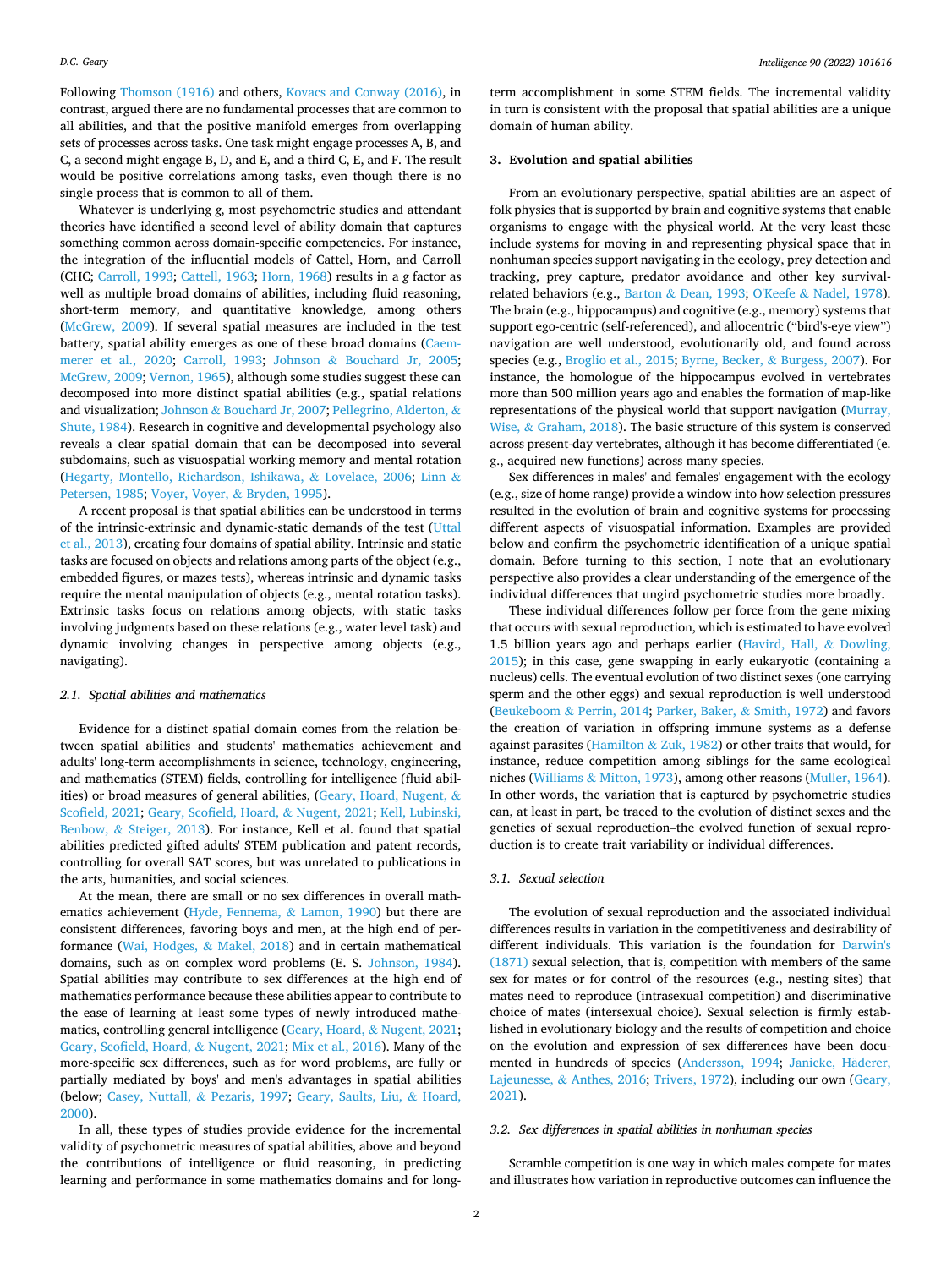evolutionary elaboration of spatial abilities. In these cases, males search for mates that are dispersed throughout the ecology and this in turn favors males with enhanced navigational abilities and results in an evolved sex difference in this component of spatial abilities ([Gaulin,](#page-4-0)  [1992\)](#page-4-0). Males of these species expand their range during the breeding season to search for potential mates, as illustrated by comparisons of the polygynous meadow vole (*Microtus pennsylvanicus*) and their monogamous cousins, the prairie (*Microtus ochrogaster*) and woodland (*Microtus pinetorum*) vole: The comparison of related species controls for shared evolutionary history. Male meadow voles expand their range during the breeding season to at least five times the area of females' territory, whereas male and female prairie and woodland voles share overlapping ranges of about the same size.

Range expansion and the ensuing mate searches favor males with enhanced spatial and navigational abilities, as illustrated in both laboratory (e.g., maze learning) and field (e.g., navigating from home burrow to the burrows of various females) studies. These show that male meadow voles have better spatial learning and memory than female meadow voles or male prairie and woodland voles (Gaulin & [Fitzgerald,](#page-4-0)  [1986\)](#page-4-0). As might be expected, male meadow voles with above average spatial abilities visit more females and generally have higher reproductive success than their lower-ability peers ([Spritzer, Solomon,](#page-5-0) & [Meikle, 2005\)](#page-5-0). The same pattern of species- and sex-differences in spatial abilities related to scramble competition has now been demonstrated with other mammals (Jašarević, Williams, Roberts, Geary, & [Rosenfeld, 2012;](#page-4-0) [Perdue, Snyder, Zhihe, Marr,](#page-5-0) & Maple, 2011), and in at least one species of fish ([Lucon-Xiccato](#page-4-0) & Bisazza, 2017).

There is also evidence for a female advantage in spatial abilities when they have larger territories or use these territories in more complex ways than males. One example is the brown-headed cowbird (*Molothrus ater*), a brood parasite where females lay their eggs in the nests of host species and need to remember the location of these nests so they can deposit eggs at times when the unwitting host will accept them. Females of this species have a better spatial memory than males when tested in a large-scale space ([Guigueno, Snow, MacDougall-Shackleton,](#page-4-0)  & [Sherry, 2014\)](#page-4-0). Females of this species also have a larger hippocampus than males, but there is no sex difference in a related cowbird species (*Molothrus rufoaxillaris*) in which both sexes search for host nests ([Reboreda, Clayton,](#page-5-0) & Kacelnik, 1996).

#### *3.3. Human sex differences in spatial abilities*

The illustrations above are not to say that ancestral men engaged in some type of scramble competition or that ancestral women were brood parasites but rather to show how sex differences in activities that have reproductive consequences will elaborate the traits that support these activities, spatial abilities in this case. In fact, comparing the sexes of the same species provides a built-in evolutionary control because most selection pressures related to survival (i.e., natural selection) will be highly similar across the sexes and thus most biological differences should be tracible to the different reproductive demands on ancestral males and females. For instance, larger and more aggressive males than females, slower male developmental, and shorter male lifespans are all consistent indicators of an evolutionary history of more intense malemale than female-female competition in primates (e.g., [Leigh, 1996](#page-4-0); Plavcan & [van Schaik, 1997](#page-5-0)). These sex differences are evident in contemporary humans and sex differences in physical size are found in our ancestors dating back at least four million years ([Grabowski, Hatala,](#page-4-0)  Jungers, & [Richmond, 2015;](#page-4-0) [Plavcan, 2012](#page-5-0)).

These differences do not necessarily indicate there were ancestral sex differences in spatial abilities, only a consistent evolutionary history of physical male-male competition. The devil is in the details and the details in this case can be found in the anthropological and historical records (see [Geary, 2021\)](#page-4-0). These indicate high-levels of male-on-male aggression and high male mortality rates and reproductive skew (i.e., some males disproportionately reproduce; [Betzig, 2012](#page-3-0); [Chagnon, 1988](#page-4-0);

Walker & [Bailey, 2013](#page-5-0)), as in other species with intense competition among males ([Janicke et al., 2016](#page-4-0)). The competition included the use of blunt force (e.g., clubs) and projectile weapons (e.g., stones, spears) and larger travel ranges for men than women. The use of projectile weapons and larger travel ranges also support men's hunting but male-on-male aggression almost certainly preceded hunting as a form of male-male competition. This is because our deep ancestors (*Australopithecus*) did not appear to eat much eat (e.g., as indicated by teeth structures and wear patterns; Sponheimer & [Lee-Thorp, 1999](#page-5-0)), but were very sexually dimorphic which indicates intense male-male physical competition ([Grabowski et al., 2015\)](#page-4-0).

Across five hunter-gatherer groups, [MacDonald and Hewlett \(1999\)](#page-4-0)  reported that men traveled roughly 2 to 4 times farther than women during their typical ranging activities, a sex difference that was also reported in the ethnographies of six other hunter-gatherer and horticultural groups and is found in modern-day urban environments (Ecuyer-Dab & [Robert, 2004](#page-4-0)). A recent and extensive study of range use in another hunter-gatherer group (Hadza, Tanzania) revealed that boys and men had travel ranges that were about four times larger than those of same-age girls and women, with the range sizes beginning to diverge at about 6-years-of-age [\(Wood et al., 2021\)](#page-5-0). These differences should select for a male advantage in the use of distal cues and allocentric representations of the ecology and result in advantages in navigation and in generating and understanding abstract representations of the ecology (e.g., map reading). Boys' and men's advantages in these areas are consistently found in Western samples and in samples of people in traditional cultures (Coluccia, Iosue, & [Brandimonte, 2007](#page-4-0); [Nazareth,](#page-5-0)  Huang, Voyer, & [Newcombe, 2019](#page-5-0); Vashro & [Cashdan, 2015\)](#page-5-0).

Hunting and ambushing human competitors should also favor the elaboration of other spatial abilities, including detection of objects obscured in a complex visual scene, detecting and tracking the movement of objects (e.g., prey, stones, spears) in physical space, and skill at behaviorally reacting to these moving objects ([Law, Pellegrino,](#page-4-0) & Hunt, [1993;](#page-4-0) [Peters, 1997\)](#page-5-0). Indeed, boys and men have advantages in detecting the orientation of objects relative to a background and are better at seeing individual objects embedded in a complex montage. By adulthood about 7 out of 10 men outperform the average woman in these areas (Linn & [Petersen, 1985](#page-4-0); [Voyer et al., 1995\)](#page-5-0).

Men also show advantages in the ability to judge the velocity and trajectory of a moving object, generate visual images of a moving object, estimate when an object will hit them, and in accuracy at hitting a moving object with a thrown projectile [\(Peters, 1997](#page-5-0); Schiff & [Oldak,](#page-5-0)  [1990\)](#page-5-0). [Jardine and Martin \(1983\)](#page-4-0) found that about 7 out of 8 adolescent boys threw more accurately at a non-moving object than did the average same-age girl, whereas 9 out of 10 of their fathers threw more accurately than their mothers. The same sex difference is found in the Hadza ([Cashdan, Marlowe, Crittenden, Porter,](#page-4-0) & Wood, 2012). Peters found that 3 out of 4 men were more accurate than the average woman at hitting a close and slow-moving target, but this gap widened as the speed of the target increased. Other studies indicate that men's accuracy is related to their better estimation of the velocity of the moving target and better timing of the release of the thrown object vis-à-vis the velocity of the target [\(Crozier, Zhang, Park,](#page-4-0) & Sternad, 2019). Moreover, [Watson](#page-5-0)  [and Kimura \(1991\)](#page-5-0) found that about 3 out of 4 men were better at blocking objects thrown at them than was the average woman, a competence that is not needed for hunting but is a core defense against projectiles hurled by other men.

At the same time, the sexual division of labor and women's gathering provide an opportunity for a female advantage in object location memory to evolve [\(Silverman](#page-5-0) & Eals, 1992). Pacheco-Cobos, Rosetti, Cuatianquiz and Hudson (2010) confirmed that relative to men, women in an indigenous (Mexico) community have more efficient foraging strategies, a better memory for good foraging locations, and more nuanced knowledge about the species that are likely to be found in these locations. Studies in Western samples confirm this basic sex difference (Eals & [Silverman, 1994;](#page-4-0) James & [Kimura, 1997\)](#page-4-0), although it does not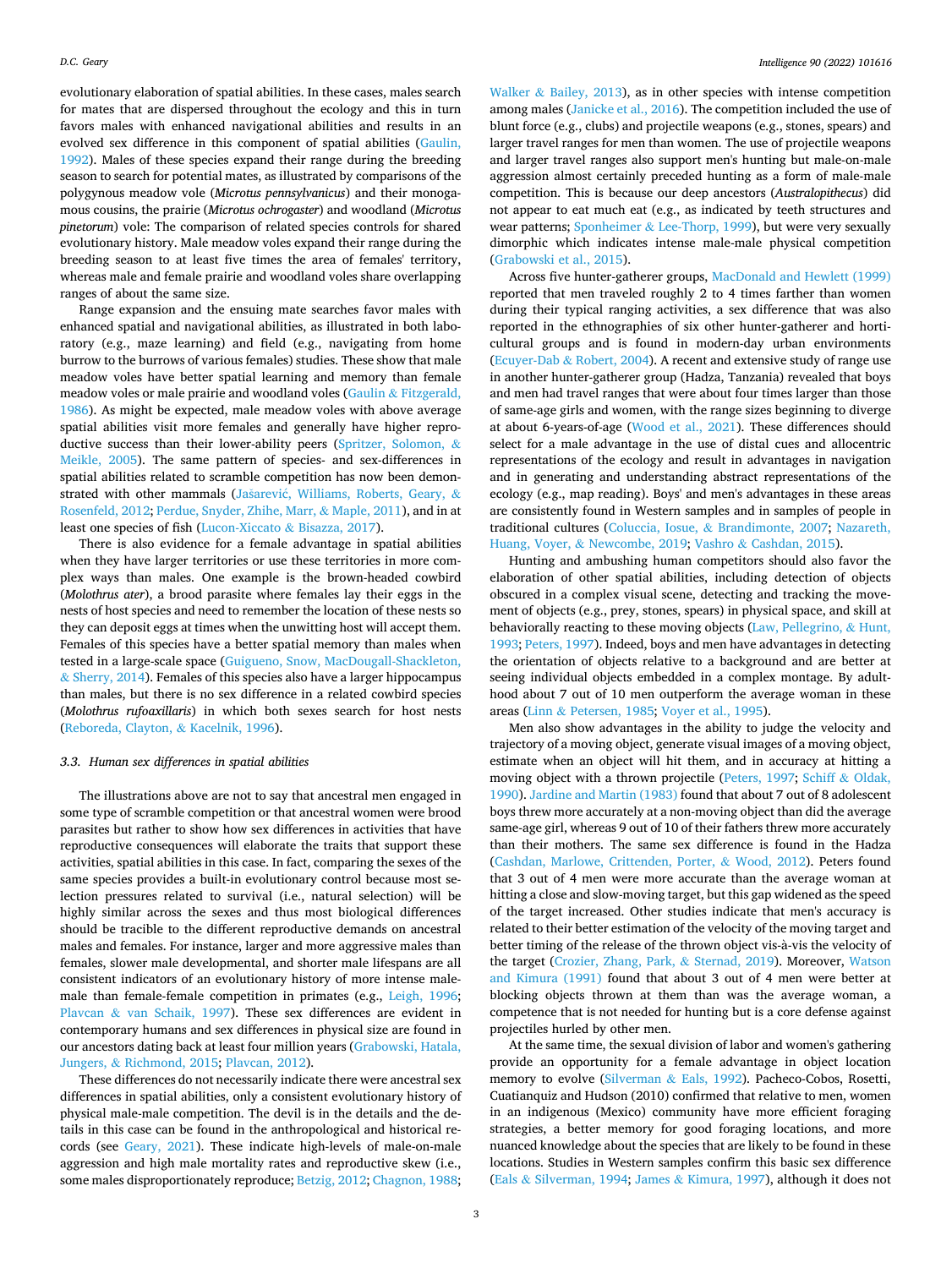*Intelligence 90 (2022) 101616*

<span id="page-3-0"></span>emerge until the onset of puberty ([Voyer, Postma, Brake,](#page-5-0) & Imperato-[McGinley, 2007](#page-5-0)). At that time and under incidental learning conditions, at least 7 out of 10 adolescent girls and women recall more locations than does the average adolescent boy or man.

In theory, spatial and many other folk abilities have built-in skeletal perceptual and cognitive biases, but the full development of these abilities requires engagement in species-typical activities, such as social and other forms of play. For instance, infants are sensitive to relative distance and by the time they are regularly walking use distance and direction cues to locate objects or places they cannot directly see ([Spelke, Lee,](#page-5-0) & Izard, 2010). In these situations, they know the relative distance and direction of where they want to go and use visual cues as they are moving to adjust their search [\(Newcombe, Huttenlocher,](#page-5-0)  Drummey, & [Wiley, 1998](#page-5-0)). By 22 months children begin to use external cues to facilitate their navigation and by 4 years use directional cues in simple maps to locate hidden objects [\(Huttenlocher, Newcombe,](#page-4-0) & [Vasilyeva, 1999](#page-4-0)). As in other species, the development of cognitive maps of large-scale space requires active exploration of the environment, such as their neighborhood, and engagement in other spatial activities, and develops slowly during the elementary school years and into adolescence (Bullens, Iglói, Berthoz, Postma, & Rondi-Reig, 2010; Levine, [Vasilyeva, Lourenco, Newcombe,](#page-4-0) & Huttenlocher, 2005; [Matthews,](#page-4-0)  [1992;](#page-4-0) Xiao & [Zhang, 2021\)](#page-5-0).

Critically, there are early sex differences in these skeletal spatial abilities and in the activities that flesh them out during development ([Wilcox, Alexander, Wheeler,](#page-5-0) & Norvell, 2012). For instance, 5-monthold boys have a better intuitive understanding than girls of what objects will look like when viewed from different angles, suggesting an early advantage in some aspects of spatial ability (Moore & [Johnson, 2008](#page-4-0)). Boys also engage in more of the exploratory behaviors that appear to facilitate the further development of spatial abilities and require less of these experiences, relative to same-age girls, for the development of mental representations of physical space ([Munroe, Munroe,](#page-4-0) & Brasher, [1985;](#page-4-0) [Newcombe, Bandura,](#page-5-0) & Taylor, 1983). Girls' developing spatial abilities also benefit from these same experiences (Moè, Jansen,  $\&$ [Pietsch, 2018](#page-4-0)), but may require more of them to development the same level of spatial competencies as boys (Herman & [Siegel, 1978\)](#page-4-0).

Overall, men's advantages in most spatial areas are consistent with the evolutionary elaboration of the perceptual, cognitive, and motor abilities that would facilitate navigation in large-scale space and the use of projectile weapons, as well as defenses against projectile weapons. Women can engage in many of the same activities because these are dependent on evolutionarily conserved visuospatial systems that are found across vertebrate species [\(Murray et al., 2018\)](#page-4-0). The sex differences in reproductive activities result in the elaboration and refinement of these conserved systems and the well-studied human sex differences in spatial abilities (for more detail see [Geary, 2021](#page-4-0)). The point here is that these sex differences help us to understand the evolutionary function of spatial abilities and provide evidence that these evolved independently of other core abilities, such as fluid reasoning, that have emerged in psychometric studies ([Geary, 2005](#page-4-0)).

#### **4. Discussion**

The merging of comparative (across species) studies, anthropological research, and evolutionary theory provides a well-vetted means of studying sex differences and in this case illustrates the adaptive advantages of spatial abilities. Organisms that need to move and track other organisms in physical space have brain and cognitive systems that have evolved to support these activities (Broglio et al., 2015; [O'Keefe](#page-5-0) & [Nadel, 1978](#page-5-0)). The associated systems can become more elaborated in one species or another or in one sex or the other if there are differences in engagement with physical space ([Murray et al., 2018\)](#page-4-0). Most sex differences should be traceable to differences in the reproductive demands on males and females (Andersson, 1994; [Darwin, 1871\)](#page-4-0) and if these demands involve differences in engagement with the physical world, sex

differences in spatial abilities will evolve.

The anthropological and historical records clearly show sex differences in human reproductive demands, one of which is intense malemale competition for status and resource control. As described, some of the associated activities involve spatial abilities that in theory should have resulted in the evolution of sex differences, although the full expression of these differences will be dependent on species-typical developmental experiences. Indeed, sex differences in spatial abilities are well documented in various cognitive tasks and on psychometric measures. The next step in integrating these diverse literatures is to map men's spatial-related activities in natural contexts to the spatial competencies assessed by various spatial measures used in psychometric studies. Performance on some measures, such as map reading, navigating by dead reckoning, and performance in virtual mazes follow directly from the spatial systems that support navigation in large-scale space.

Although less certain, embedded figures tests might reflect an evolved ability to detect prey or people hiding in foliage, whereas mental rotation measures may support the mechanical reasoning that contributes to tool construction ([Hegarty, 2004\)](#page-4-0), which is largely a male activity in traditional contexts (Daly  $\&$  [Wilson, 1983](#page-4-0)). Whatever the details, the approach outlined here provides a potentially useful blueprint for thinking about how broad ability domains identified across more than a century of psychometric studies can be reconciled with an evolutionary perspective on cognition.

The approach also provides a means to conceptualize how schooldependent, evolutionarily recent abilities, such as reading and writing and quantitative knowledge [\(McGrew, 2009](#page-4-0)), that have been identified in psychometric studies can be understood from an evolutionary perspective. These are abilities that are built upon folk domains ([Geary,](#page-4-0)  [1995\)](#page-4-0), but only with organized formal instruction. Reading and writing involve the integration of basic systems for visual processing [\(Schlaggar](#page-5-0)  & [McCandliss, 2007\)](#page-5-0), with the evolved language ([Price, 2000\)](#page-5-0) and theory of mind (for understanding the motives of characters in stories) systems to build evolutionarily novel abilities. Similarly, some aspects of the visual spatial system, an intuitive sense of approximate quantity, and the ability to reason logically (part of fluid ability) are integrated during instruction to build a system of quantitative knowledge (Casey & Ganley, 2021; [Feigenson, Dehaene,](#page-4-0) & Spelke, 2004; [Geary, Scofield, Hoard,](#page-4-0)   $&$  [Nugent, 2021\)](#page-4-0). These domains are only expected to emerge in developed nations with modern school systems, whereas a spatial ability domain is expected to be universal (see [Cashdan et al., 2012\)](#page-4-0).

#### **References**

- Andersson, M. (1994). *Sexual selection*[. Princeton, NJ: Princeton University Press](http://refhub.elsevier.com/S0160-2896(21)00100-8/rf0005).
- Barton, R. A., & Dean, P. (1993). Comparative evidence indicating neural specialization for predatory behaviour in mammals. *Proceedings of the Royal Society of London B: Biological Sciences, 254*, 63–68.<https://doi.org/10.1098/rspb.1993.0127>
- Betzig, L. (2012). Means, variances, and ranges in reproductive success: Comparative evidence. *Evolution and Human Behavior, 33*, 309–317. [https://doi.org/10.1016/j.](https://doi.org/10.1016/j.evolhumbehav.2011.10.008)  [evolhumbehav.2011.10.008](https://doi.org/10.1016/j.evolhumbehav.2011.10.008)
- [Beukeboom, L. W., & Perrin, N. \(2014\).](http://refhub.elsevier.com/S0160-2896(21)00100-8/rf0020) *The evolution of sex determination*. Oxford, UK: [Oxford University Press.](http://refhub.elsevier.com/S0160-2896(21)00100-8/rf0020)
- Broglio, C., Martín-Monzón, I., Ocaña, F. M., Gómez, A., Durán, E., Salas, C., & Rodríguez, F. (2015). Hippocampal pallium and map-like memories through vertebrate evolution. *Journal of Behavioral and Brain Science, 5*, 54939. [https://doi.](https://doi.org/10.4236/jbbs.2015.53011) [org/10.4236/jbbs.2015.53011](https://doi.org/10.4236/jbbs.2015.53011)
- Bullens, J., Iglói, K., Berthoz, A., Postma, A., & Rondi-Reig, L. (2010). Developmental time course of the acquisition of sequential egocentric and allocentric navigation strategies. *Journal of Experimental Child Psychology, 107*, 337–350. [https://doi.org/](https://doi.org/10.1016/j.jecp.2010.05.010) [10.1016/j.jecp.2010.05.010](https://doi.org/10.1016/j.jecp.2010.05.010)
- Byrne, P., Becker, S., & Burgess, N. (2007). Remembering the past and imagining the future: A neural model of spatial memory and imagery. *Psychological Review, 114*, 340–375. <https://doi.org/10.1037/0033-295X.114.2.340>
- Caemmerer, J. M., Keith, T. Z., & Reynolds, M. R. (2020). Beyond individual intelligence tests: Application of Cattell-Horn-Carroll theory. *Intelligence, 79*, Article 101433. <https://doi.org/10.1016/j.intell.2020.101433>
- Carroll, J. B. (1993). *Human cognitive abilities: A survey of factor-analytic studies*. New York: Cambridge University Press. <https://doi.org/10.1017/CBO9780511571312>
- Casey, B. M., & Ganley, C. M. (2021). An examination of gender differences in spatial skills and math attitudes in relation to mathematics success: A bio-psycho-social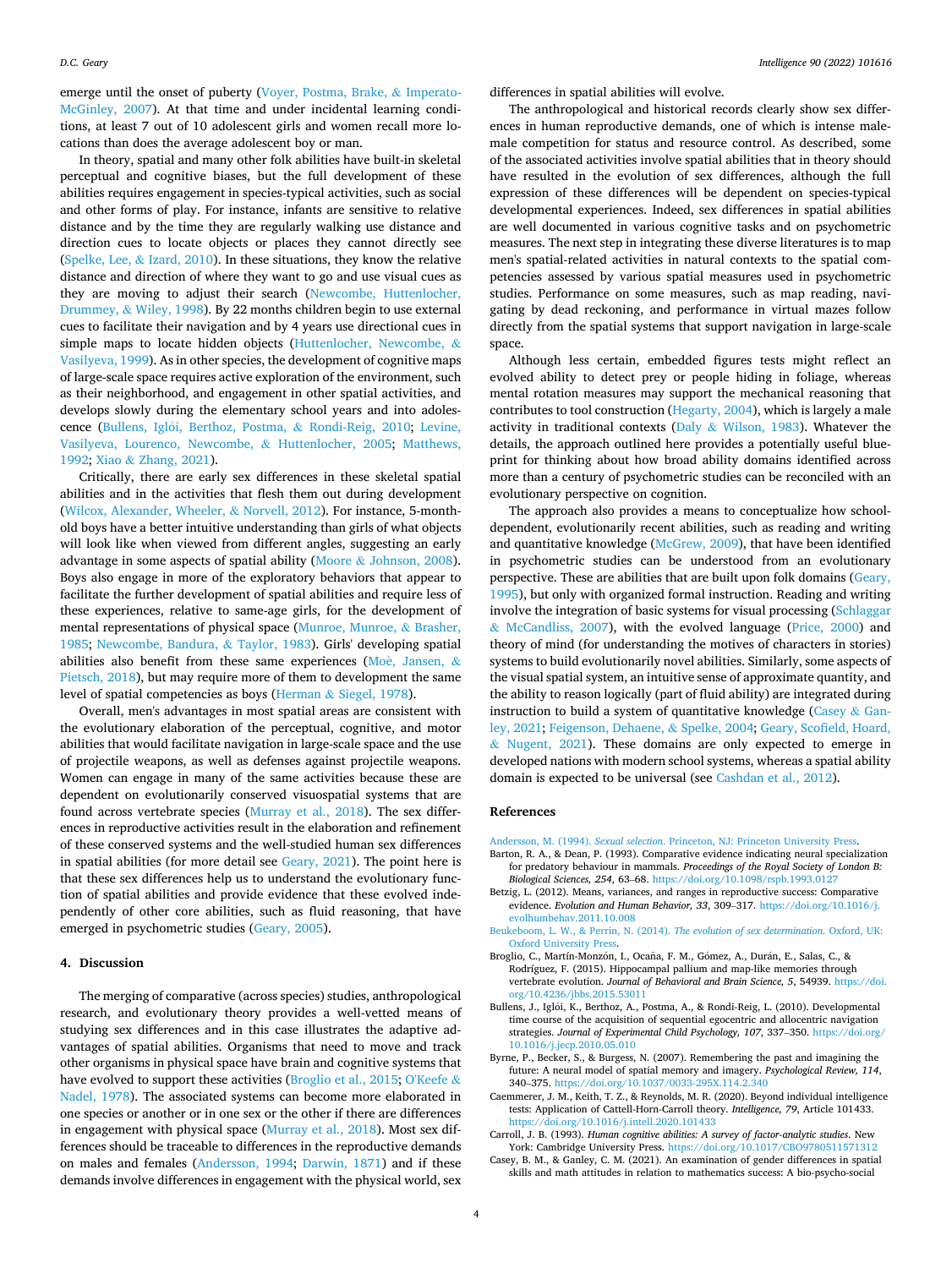<span id="page-4-0"></span>*D.C. Geary* 

model. *Developmental Review, 60*, Article 100963. [https://doi.org/10.1016/j.](https://doi.org/10.1016/j.dr.2021.100963) dr.2021.1009

- Casey, M. B., Nuttall, R. L., & Pezaris, E. (1997). Mediators of gender differences in mathematics college entrance test scores: A comparison of spatial skills with internalized beliefs and anxieties. *Developmental Psychology, 33*, 669–680. [https://](https://doi.org/10.1037/0012-1649.33.4.669) [doi.org/10.1037/0012-1649.33.4.669](https://doi.org/10.1037/0012-1649.33.4.669)
- Cashdan, E., Marlowe, F. W., Crittenden, A., Porter, C., & Wood, B. M. (2012). Sex differences in spatial cognition among Hadza foragers. *Evolution and Human Behavior, 33*, 274–284. <https://doi.org/10.1016/j.evolhumbehav.2011.10.005>
- Cattell, R. B. (1963). Theory of fluid and crystallized intelligence: A critical experiment. *Journal of Educational Psychology, 54*, 1–22.<https://doi.org/10.1037/h0046743> Chagnon, N. A. (1988 February 26). Life histories, blood revenge, and warfare in a tribal
- population. *Science, 239*, 985–992. <https://doi.org/10.1126/science.239.4843.985> Coluccia, E., Iosue, G., & Brandimonte, M. A. (2007). The relationship between map
- drawing and spatial orientation abilities: A study of gender differences. *Journal of Environmental Psychology, 27*, 135–144. [https://doi.org/10.1016/j.](https://doi.org/10.1016/j.jenvp.2006.12.005)  [jenvp.2006.12.005](https://doi.org/10.1016/j.jenvp.2006.12.005)
- Cosmides, L. (1989). The logic of social exchange: Has natural selection shaped how humans reason? Studies with the Wason selection task. *Cognition, 31*, 187–276. [https://doi.org/10.1016/0010-0277\(89\)90023-1](https://doi.org/10.1016/0010-0277(89)90023-1)
- Crozier, D., Zhang, Z., Park, S. W., & Sternad, D. (2019). Gender differences in throwing revisited: Sensorimotor coordination in a virtual ball aiming task. *Frontiers in Human Neuroscience, 13*, 231. <https://doi.org/10.3389/fnhum.2019.00231>
- Daly, M., & Wilson, M. (1983). *Sex, evolution and behavior* [\(2nd. ed.\). Boston, MA: Willard](http://refhub.elsevier.com/S0160-2896(21)00100-8/rf0090)  [Grant.](http://refhub.elsevier.com/S0160-2896(21)00100-8/rf0090)
- Darwin, C. (1871). *[The descent of man, and selection in relation to sex](http://refhub.elsevier.com/S0160-2896(21)00100-8/rf0095)*. London: John [Murray](http://refhub.elsevier.com/S0160-2896(21)00100-8/rf0095).
- Eals, M., & Silverman, I. (1994). The hunter-gatherer theory of spatial sex differences: Proximate factors mediating the female advantage in recall of object arrays. *Ethology and Sociobiology, 15*, 95–105. [https://doi.org/10.1016/0162-3095\(94\)90020-5](https://doi.org/10.1016/0162-3095(94)90020-5)
- Ecuyer-Dab, I., & Robert, M. (2004). Spatial ability and home-range size: Examining the relationship in Western men and women (*Homo sapiens*). *Journal of Comparative Psychology, 118*, 217–231. <https://doi.org/10.1037/0735-7036.118.2.217>
- Feigenson, L., Dehaene, S., & Spelke, E. (2004). Core systems of number. *Trends in Cognitive Sciences, 8*, 307–314. <https://doi.org/10.1016/j.tics.2004.05.002>
- Gaulin, S. J. C. (1992). Evolution of sex differences in spatial ability. *Yearbook of Physical Anthropology, 35*, 125–151. <https://doi.org/10.1002/ajpa.1330350606>
- Gaulin, S. J. C., & Fitzgerald, R. W. (1986). Sex differences in spatial ability: An evolutionary hypothesis and test. *The American Naturalist, 127*, 74–88. [https://www.](https://www.jstor.org/stable/2461648)  [jstor.org/stable/2461648](https://www.jstor.org/stable/2461648).
- Geary, D. C. (1995). Reflections of evolution and culture in children's cognition: Implications for mathematical development and instruction. *American Psychologist, 50*, 24–37. <https://doi.org/10.1037/0003-066X.50.1.24>
- Geary, D. C. (2005). *The origin of mind: Evolution of brain, cognition, and general intelligence*. Washington, DC: American Psychological Association. [https://doi.org/](https://doi.org/10.1037/10871-000)  [10.1037/10871-000](https://doi.org/10.1037/10871-000)
- Geary, D. C. (2018). Efficiency of mitochondrial functioning as the fundamental biological mechanism of general intelligence (*g*). *Psychological Review, 125*, 1028–1050.<https://doi.org/10.1037/rev0000124>
- Geary, D. C. (2021). *[Male, female: The evolution of human sex differences](http://refhub.elsevier.com/S0160-2896(21)00100-8/rf0140)* (3rd ed.). [Washington, DC: American Psychological Association](http://refhub.elsevier.com/S0160-2896(21)00100-8/rf0140).
- Geary, D. C., Hoard, M. K., & Nugent, L. (2021). Boys' visuospatial abilities compensate for their relatively poor in-class attentive behavior in learning mathematics. *Journal of Experimental Child Psychology, 211*, 10522. [https://doi.org/10.1016/j.](https://doi.org/10.1016/j.jecp.2021.105222) [jecp.2021.105222](https://doi.org/10.1016/j.jecp.2021.105222)
- Geary, D. C., Hoard, M. K., Nugent, L., & Scofield, J. E. (2021). In-class attentive behavior, spatial ability, and mathematics anxiety predict across-grade gains in adolescents' mathematics achievement. *Journal of Educational Psychology, 113*, 754–769. <https://doi.org/10.1037/edu0000487>
- Geary, D. C., Saults, S. J., Liu, F., & Hoard, M. K. (2000). Sex differences in spatial cognition, computational fluency, and arithmetical reasoning. *Journal of Experimental Child Psychology, 77*, 337–353. [https://doi.org/10.1006/](https://doi.org/10.1006/jecp.2000.2594)  [jecp.2000.2594](https://doi.org/10.1006/jecp.2000.2594)
- Geary, D. C., Scofield, J. E., Hoard, M. K., & Nugent, L. (2021). Boys' advantage on the fractions number line is mediated by visuospatial attention: Evidence for a parietalspatial contribution to number line learning. *Developmental Science, 24*, Article e13063. <https://doi.org/10.1111/desc.13063>
- Grabowski, M., Hatala, K. G., Jungers, W. L., & Richmond, B. G. (2015). Body mass estimates of hominin fossils and the evolution of human body size. *Journal of Human Evolution, 85*, 75–93. <https://doi.org/10.1016/j.jhevol.2015.05.005>
- Guigueno, M. F., Snow, D. A., MacDougall-Shackleton, S. A., & Sherry, D. F. (2014). Female cowbirds have more accurate spatial memory than males. *Biology Letters, 10*, 20140026. <https://doi.org/10.1098/rsbl.2014.0026>
- Hamilton, W. D., & Zuk, M. (1982 October 22). Heritable true fitness and bright birds: A role for parasites? *Science, 218*, 384–387. <https://doi.org/10.1126/science.7123238>
- Havird, J. C., Hall, M. D., & Dowling, D. K. (2015). The evolution of sex: A new hypothesis based on mitochondrial mutational erosion. *Bioessays, 37*, 951–958. <https://doi.org/10.1002/bies.201500057>
- Hegarty, M. (2004). Mechanical reasoning by mental simulation. *Trends in Cognitive Sciences, 8*, 280–285.<https://doi.org/10.1016/j.tics.2004.04.001>
- Hegarty, M., Montello, D. R., Richardson, A. E., Ishikawa, T., & Lovelace, K. (2006). Spatial abilities at different scales: Individual differences in aptitude-test performance and spatial-layout learning. *Intelligence, 34*, 151–176. [https://doi.org/](https://doi.org/10.1016/j.intell.2005.09.005) [10.1016/j.intell.2005.09.005](https://doi.org/10.1016/j.intell.2005.09.005)
- Herman, J. F., & Siegel, A. W. (1978). The development of cognitive mapping of the large-scale environment. *Journal of Experimental Child Psychology, 26*, 389–406. [https://doi.org/10.1016/0022-0965\(78\)90120-0](https://doi.org/10.1016/0022-0965(78)90120-0)
- Horn, J. L. (1968). Organization of abilities and the development of intelligence. *Psychological Review, 75*, 242–259. <https://doi.org/10.1037/h0025662>
- Huttenlocher, J., Newcombe, N., & Vasilyeva, M. (1999). Spatial scaling in young children. *Psychological Science, 10*, 393–398. [https://doi.org/10.1111/1467-](https://doi.org/10.1111/1467-9280.00175)  9280.0017
- Hyde, J. S., Fennema, E., & Lamon, S. (1990). Gender differences in mathematics performance: A meta-analysis. *Psychological Bulletin, 107*, 139–155. [https://doi.org/](https://doi.org/10.1037/0033-2909.107.2.139)  [10.1037/0033-2909.107.2.139](https://doi.org/10.1037/0033-2909.107.2.139)
- James, T. W., & Kimura, D. (1997). Sex differences in remembering the locations of objects in an array: Location-shifts versus local exchanges. *Evolution and Human Behavior, 18*, 155–163. [https://doi.org/10.1016/S1090-5138\(97\)00004-4](https://doi.org/10.1016/S1090-5138(97)00004-4)
- Janicke, T., Häderer, I. K., Lajeunesse, M. J., & Anthes, N. (2016). Darwinian sex roles confirmed across the animal kingdom. *Science Advances, 2*, Article e1500983. <https://doi.org/10.1126/sciadv.1500983>
- Jardine, R., & Martin, N. G. (1983). Spatial ability and throwing accuracy. *Behavior Genetics, 13, 331-340. https://doi.org/10.1007/BF01065*
- Jašarević, E., Williams, S. A., Roberts, R. M., Geary, D. C., & Rosenfeld, C. S. (2012). Spatial navigation strategies in *Peromyscus*: A comparative study. *Animal Behaviour, 84*, 1141–1149.<https://doi.org/10.1016/j.anbehav.2012.08.015>
- Johnson, E. S. (1984). Sex differences in problem solving. *Journal of Educational Psychology, 76*, 1359–1371. <https://doi.org/10.1037/0022-0663.76.6.1359>
- Johnson, W., & Bouchard, T. J., Jr. (2005). The structure of human intelligence: It is verbal, perceptual, and image rotation (VPR), not fluid and crystallized. *Intelligence, 33*, 393–416. <https://doi.org/10.1016/j.intell.2004.12.002>
- Johnson, W., & Bouchard, T. J., Jr. (2007). Sex differences in mental abilities: *G* masks the dimensions on which they lie. *Intelligence, 35*, 23–39. [https://doi.org/10.1016/j.](https://doi.org/10.1016/j.intell.2006.03.012)  [intell.2006.03.012](https://doi.org/10.1016/j.intell.2006.03.012)
- Jung, R. E., & Haier, R. J. (2007). The Parieto-frontal integration theory (P-FIT) of intelligence: Converging neuroimaging evidence. *Behavioral and Brain Sciences, 30*, 135–154. <https://doi.org/10.1017/s0140525x07001185>
- Kane, M. J., & Engle, R. W. (2002). The role of prefrontal cortex in working-memory capacity, executive attention, and general fluid intelligence: An individualdifferences perspective. *Psychonomic Bulletin & Review, 9*, 637–671. [https://doi.org/](https://doi.org/10.3758/BF03196323)  [10.3758/BF03196323](https://doi.org/10.3758/BF03196323)
- Kell, H. J., Lubinski, D., Benbow, C. P., & Steiger, J. H. (2013). Creativity and technical innovation: Spatial ability's unique role. *Psychological Science, 24*, 1831–1836. <https://doi.org/10.1177/0956797613478615>
- Kovacs, K., & Conway, A. R. (2016). Process overlap theory: A unified account of the general factor of intelligence. *Psychological Inquiry, 27*, 151–177. [https://doi.org/](https://doi.org/10.1080/1047840X.2016.1153946) [10.1080/1047840X.2016.1153946](https://doi.org/10.1080/1047840X.2016.1153946)
- Law, D. J., Pellegrino, J. W., & Hunt, E. B. (1993). Comparing the tortoise and the hare: Gender differences and experience in dynamic spatial reasoning tasks. *Psychological*  **Science, 4, 35–40.** https://doi.org/10.1111/j.1467-9280.1993.tb00553.
- Leigh, S. R. (1996). Evolution of human growth spurts. *American Journal of Physical Anthropology, 101*, 455–474. [https://doi.org/10.1002/\(SICI\)1096-8644\(199612\)](https://doi.org/10.1002/(SICI)1096-8644(199612)101:4<455: AID-AJPA2>3.0.CO;2-V)  101:4*<*[455: AID-AJPA2](https://doi.org/10.1002/(SICI)1096-8644(199612)101:4<455: AID-AJPA2>3.0.CO;2-V)*>*3.0.CO;2-V
- Levine, S. C., Vasilyeva, M., Lourenco, S. F., Newcombe, N., & Huttenlocher, J. (2005). Socioeconomic status modifies the sex differences in spatial skill. *Psychological Science, 16*, 841–845. <https://doi.org/10.1111/j.1467-9280.2005.01623.x>
- Linn, M. C., & Petersen, A. C. (1985). Emergence and characterization of sex differences in spatial abilities: A meta-analysis. *Child Development, 56*, 1479–1498. [https://doi.](https://doi.org/10.2307/1130467)  [org/10.2307/1130467](https://doi.org/10.2307/1130467)
- Lucon-Xiccato, T., & Bisazza, A. (2017). Sex differences in spatial abilities and cognitive flexibility in the guppy. *Animal Behaviour, 123*, 53–60. [https://doi.org/10.1016/j.](https://doi.org/10.1016/j.anbehav.2016.10.026)  [anbehav.2016.10.026](https://doi.org/10.1016/j.anbehav.2016.10.026)
- MacDonald, D. H., & Hewlett, B. S. (1999). Reproductive interests and forager mobility. *Current Anthropology, 40*, 501–523. <https://doi.org/10.1086/200047>
- Matthews, M. H. (1992). *[Making sense of place: Children](http://refhub.elsevier.com/S0160-2896(21)00100-8/rf0300)'s understanding of large-scale environments*[. Savage, MD: Barnes](http://refhub.elsevier.com/S0160-2896(21)00100-8/rf0300) & Noble Books.
- McGrew, K. S. (2009). CHC theory and the human cognitive abilities project: Standing on the shoulders of the giants of psychometric intelligence research. *Intelligence, 37*, 1–10.<https://doi.org/10.1016/j.intell.2008.08.004>
- [Medin, D. L., & Atran, S. \(Eds.\). \(1999\).](http://refhub.elsevier.com/S0160-2896(21)00100-8/rf0310) *Folkbiology*. Cambridge, MA: MIT Press/Bradford [Book.](http://refhub.elsevier.com/S0160-2896(21)00100-8/rf0310)
- Mix, K. S., Levine, S. C., Cheng, Y. L., Young, C., Hambrick, D. Z., Ping, R., & Konstantopoulos, S. (2016). Separate but correlated: The latent structure of space and mathematics across development. *Journal of Experimental Psychology: General, 145*, 1206–1227. <https://doi.org/10.1037/xge0000182>
- Moè, A., Jansen, P., & Pietsch, S. (2018). Childhood preference for spatial toys. Gender differences and relationships with mental rotation in STEM and non-STEM students. *Learning and Individual Differences, 68*, 108–115. [https://doi.org/10.1016/j.](https://doi.org/10.1016/j.lindif.2018.10.003) [lindif.2018.10.003](https://doi.org/10.1016/j.lindif.2018.10.003)
- Moore, D. S., & Johnson, S. P. (2008). Mental rotation in human infants: A sex difference. *Psychological Science, 19*, 1063–1066. [https://doi.org/10.1111/j.1467-](https://doi.org/10.1111/j.1467-9280.2008.02200) [9280.2008.02200](https://doi.org/10.1111/j.1467-9280.2008.02200)
- Muller, H. J. (1964). The relation of recombination to mutational advance. *Mutation Research, 1*, 2–9. [https://doi.org/10.1016/0027-5107\(64\)90047-8](https://doi.org/10.1016/0027-5107(64)90047-8)
- Munroe, R. H., Munroe, R. L., & Brasher, A. (1985). Precursors of spatial ability: A longitudinal study among the Logoli of Kenya. *The Journal of Social Psychology, 125*, 23–33. <https://doi.org/10.1080/00224545.1985.9713505>
- Murray, E. A., Wise, S. P., & Graham, K. S. (2018). Representational specializations of the hippocampus in phylogenetic perspective. *Neuroscience Letters, 680*, 4–12. [https://](https://doi.org/10.1016/j.neulet.2017.04.065)  [doi.org/10.1016/j.neulet.2017.04.065](https://doi.org/10.1016/j.neulet.2017.04.065)